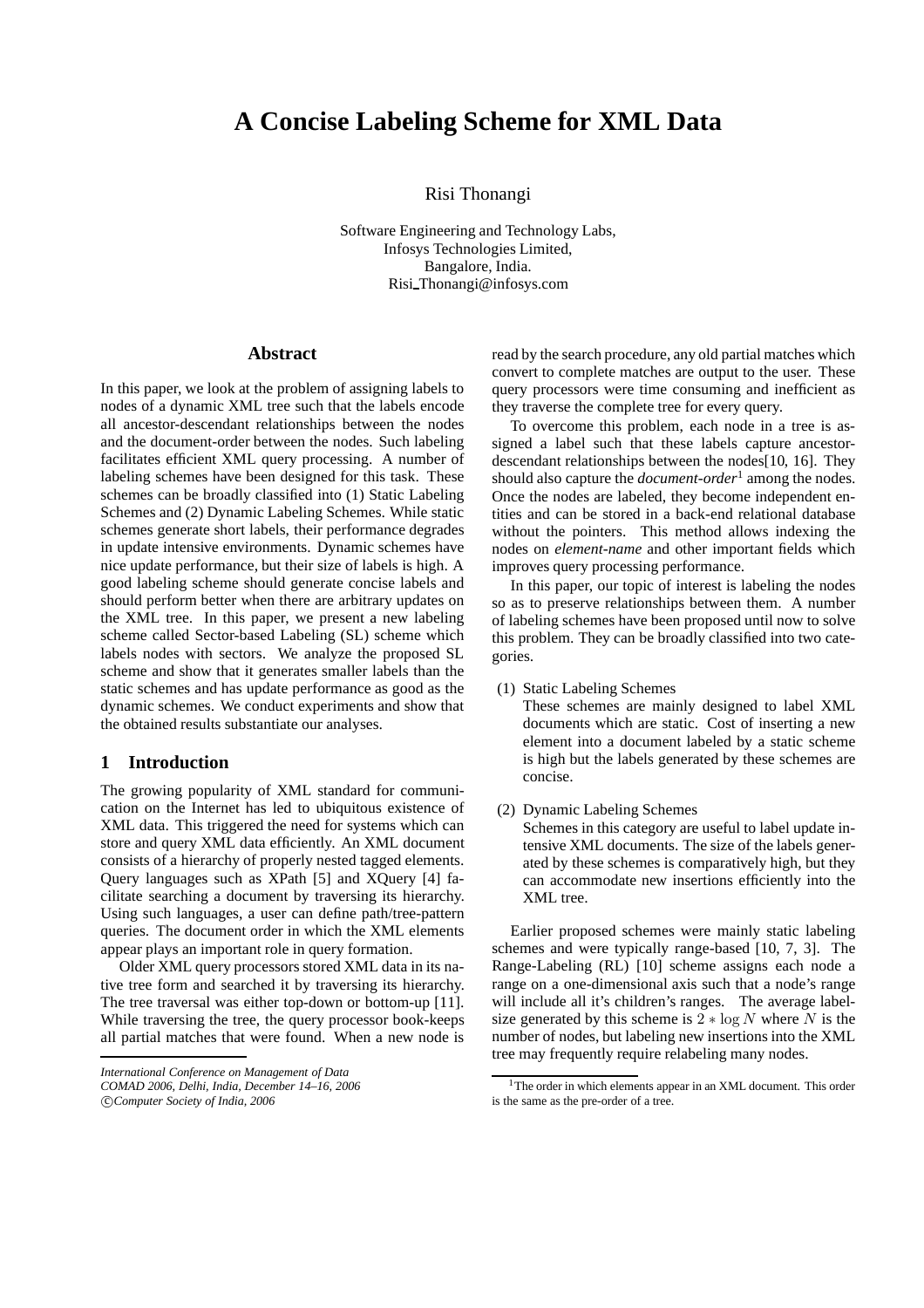Newer labeling schemes like [15, 6] are dynamic schemes which design prefix-based labels that increase in length as the node's depth increases. The update performance of these schemes is much better than static schemes but the labels generated are larger in size. The extra storage space required to store these labels affects the query processing performance as more hard-disk reads would be necessary. The labels might also be inefficient to process if they cannot fit into native machine words.

The main contributions of this paper are summarized as follows:

- we propose a new labeling scheme which generates labels smaller than that of static schemes and has update performance as good as the dynamic schemes. The new labeling scheme called as Sector-based Labeling (SL) scheme allocates sectors in a two-dimensional plane as labels.
- We present algorithms to label a given tree with sector-based labels and to insert nodes into it at run time.
- We derive mathematical formulae to quickly find ancestor-descendant and document-order relationships between two labels.
- We give an in-depth label-size analysis of the proposed SL scheme as well as other existing schemes and show that SL scheme is relatively concise and is efficient at handling updates.
- We conduct experiments on standard datasets and compare label-size conciseness and efficiency at handling updates between the proposed SL scheme and existing schemes.

The rest of the paper is organized as follows. Section 2 discusses related work. In section 3, we present the new Sector-based Labeling scheme. In section 4, we analyze the label size complexity and update performance of the existing labeling schemes. In section 5 we give experimental results. Section 6 concludes the paper and discusses some future avenues for research in labeling schemes.

## **2 Related work**

## **2.1 Static Labeling Schemes**

Dietz labeling scheme [7, 16], an early static-labeling scheme, assigns each node two values:"pre" and "post". The *pre* (*post*) value of a node A is the position of A in the pre-order (post-order) traversal of the tree. Node  $A$  is an ancestor of  $B$  if-and-only-if

$$
A.pre < A.pre \land A.post > B.post.
$$

However, such a labeling scheme does not allow any insertions into the labeled tree without relabeling a large part of the tree. The XISS System [10] employs a labeling scheme which assigns every node two values as its label: "order"

and "size". The two values form a range (order, order+size) and hence this scheme is called as range-labeling (RL) scheme. The labels are assigned such that a child's interval is contained in all it's parents' intervals. Two nodes A and B form an ancestor-descendant pair if-and-only-if

$$
A. order < B. pre < A. order + A. size.
$$

The *size* of a node determines the number of children it can hold and is inversely proportional to the depth of the node. The *order* values of the nodes in the tree increase in prefix order. This labeling scheme allows insertions to a node until space in its interval is available. When it runs out of space at a node, a new insertion at it can only be accommodated by "size" of the node. This might require relabeling nodes with pre-order positions larger than the current node. Although Dietz and RL schemes are effective in generating concise labels they cannot handle updates efficiently. It is also difficult, in the case of RL scheme, to determine how much space to allocate to each node. There by, a situation can occur where parts of the XML tree with frequent updates might run out of space while other parts of the tree might be left with free space.

## **2.2 Dynamic Labeling Schemes**

Dynamic labeling schemes like [14, 6, 12] assign a code to each node and the label of a node is the concatenation of all the codes of nodes appearing on its incoming path from the root node. For such labeling schemes, checking for an ancestor-descendant relationship between two nodes is equivalent to determining if one node's label is a prefix of the other. The integer-based prefix labeling scheme [14], called as the Dewey labeling scheme, assigns an integer 'n' (code) to the  $n'$ th child of a node. A node's label is the concatenated string of the integers assigned to all it's ancestors. A delimiter is used while concatenation to remove ambiguities. Cohen et al [6] circumvent the problem of delimiters by allocating *prefix-free* binary codes to sibling nodes. They discuss two methods to generate such codes. In section 4, we analyze these two methods.

Wu et al[15] propose a new prefix-based labeling scheme based on the property of prime numbers. In this labeling scheme, each node is assigned a prime-number and the label of a node is formed as the product of all it's ancestors' prime numbers. Checking for an ancestordescendant relationship between two nodes labeled with the prime number labeling scheme is equivalent to determining if the descendant's label is perfectly divisible by the ancestor's label.

Li et al propose two schemes, QED[8] and CDBS[9], which include novel encoding methods to support code (a quaternary or binary string) insertion into a sequence of existing codes without disturbing the order between them and without requiring to relabel them. An important feature of these approaches is that they compare codes based on the lexicographical order rather than the numerical order which allows a code insertion between two existing codes by increasing the size of the inserted code. For example, a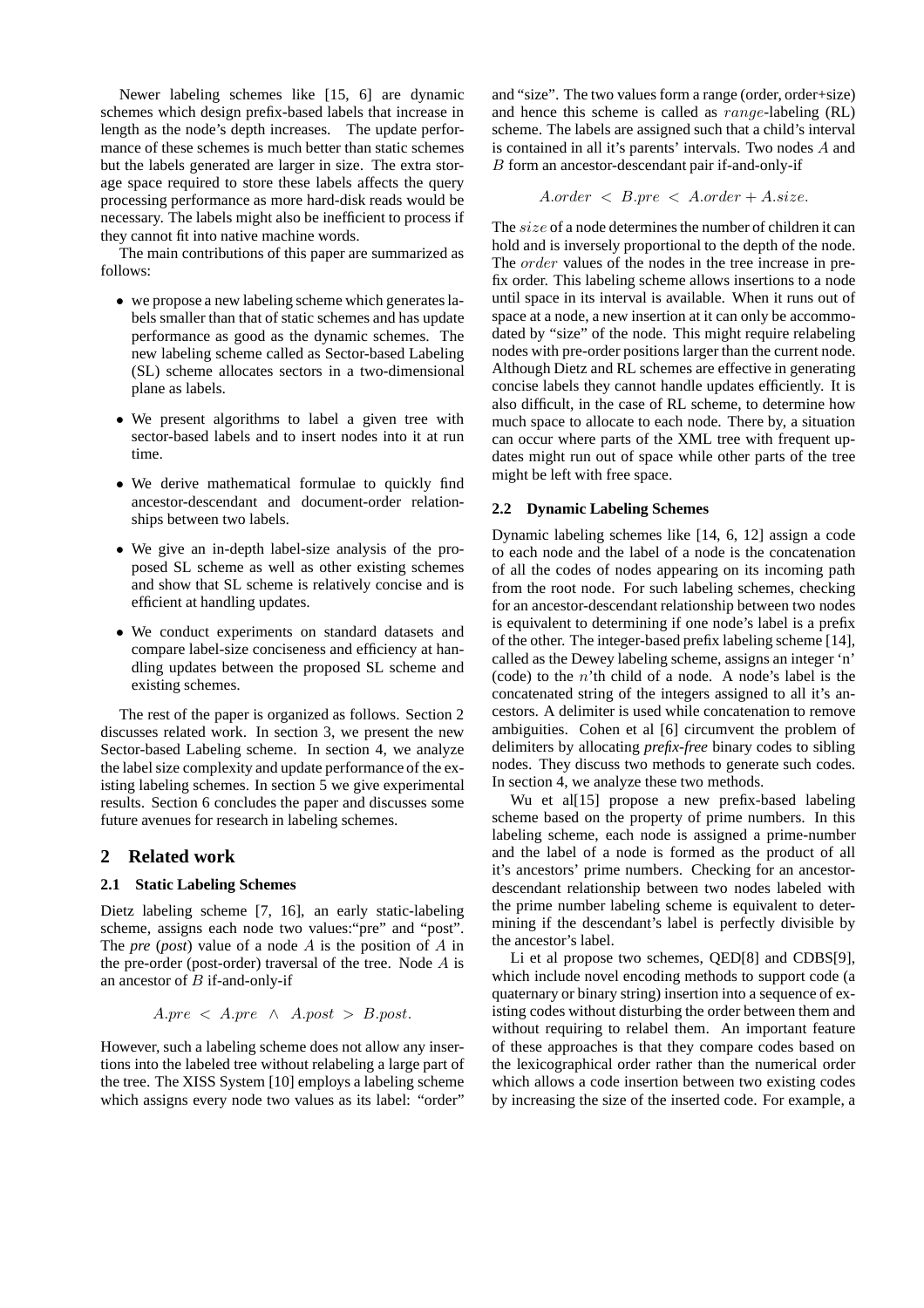

Figure 1: Assigning sectors as labels to nodes

new code 1101 can be inserted between two existing codes 11 and 111 without disturbing existing codes. Such an encoding method can be used with static or dynamic labeling schemes.

The above discussed dynamic schemes can handle dynamically changing XML documents easily (see Section 4). However, they are not space efficient. With increase in depth and fan-out of a tree, the size of labels generated by these schemes increase faster than range-based labeling schemes. Apart from such high storage costs, these labels are also inefficient to process on, compared to the range-based labels, especially in cases when they cannot be accommodated into native machine words.

Silberstein et al[13] present two I/O-efficient data structures to maintain labels of large and dynamic XML documents. The two data structures, W-BOX (Weight-balanced B-tree for Ordering XML) and B-BOX (Back-linked B-tree for ordering XML), are B-tree based data structures which organize the labels for efficient updates. The ideas provided here are fairly general and can be incorporated into any labeling scheme.

## **3 Sector-based Labeling**

The Sector-based Labeling (SL) scheme chooses sectors for nodes in such a way that the ancestor-descendant relationship and the document-order between any two nodes can be determined from their labels. In this section, we explain the proposed SL scheme in detail. Section 3.1 proposes an algorithm to efficiently label nodes of an XML tree with sector-based labels and analyzes the complexity of the generated labels. Section 3.2 presents an efficient scheme to handle new insertions.

We use the following notation in the coming sections. Labels are denoted by  $A$ ,  $B$ . Since each node is assigned exactly one unique label, symbols  $A$  and  $B$  are also used to denote the respective nodes to which these labels were assigned. If a label A has two fields, the first field is denoted by  $A_1$  and the second field is denoted by  $A_2$ ; A is written as  $\langle A_1, A_2 \rangle$ . The X,Y co-ordinates of a point P on a two dimensional plane are denoted by P.x and P.y respectively.



Figure 2: Node 'A' and it's SL label  $\langle A_r, A_s \rangle$ 

#### **3.1 Sector-based Labeling (SL) Scheme**

The sectors are allocated to nodes in such a way that the angle formed by a parent's sector at the origin completely encloses that of all its children. Figures 1(a) and 1(b) show an example tree and the sectors assigned to its nodes. See Figure 2 for an example of a node labeled by SL scheme. The horizontal line which originates at the origin and extends towards the negative X direction (labeled as -X) is the reference axis. Angles are measures w.r.t this axis. SL scheme incorporates two optimizations to make the labeling scheme space efficient. The optimizations are given below.

- (1) only sectors of unit size and with their center at origin are considered by the labeling scheme. For example in Figure 2 the sector allocated to  $A$  is of size 1 and has its center at the origin.
- (2) only sectors with radius a power of 2 are considered. In Figure 2, the radius of the sector allocated to  $A$  is  $2^{A_r}$ .

With these two optimizations in place, each sector considered for a label can be uniquely identified by two values: (1) the logarithm<sup>2</sup> of its radius, and (2) the offset it makes w.r.t the reference axis. These two values are assigned as a label to the node to which the sector is assigned. For example, in Figure 2, the node A is assigned a label  $\langle A_r, A_s \rangle$ where  $2^{A_r}$  is the radius of the sector assigned to A and  $A_s$  is the *radial-distance*<sup>3</sup> of the *starting point* of the sector from the reference-axis. Such a representation for sectors ensures that the space required to store a label is considerably smaller as the sector-length is not stored and only the logarithm of the sector's radius is stored. Section 3.1.2, gives a detailed analysis of the size complexity of SL scheme's labels.

The algorithm to label a given XML tree is given in Figure 3. Given a node A, algorithm Label-Tree labels all the descendants of A by traversing the subtree rooted at A in

<sup>&</sup>lt;sup>2</sup> in this paper, all logarithms are to the base 2.

<sup>&</sup>lt;sup>3</sup>The radial-distance between two points on a circle is the smallest distance one point has to traverse on the perimeter of the circle to reach the other point.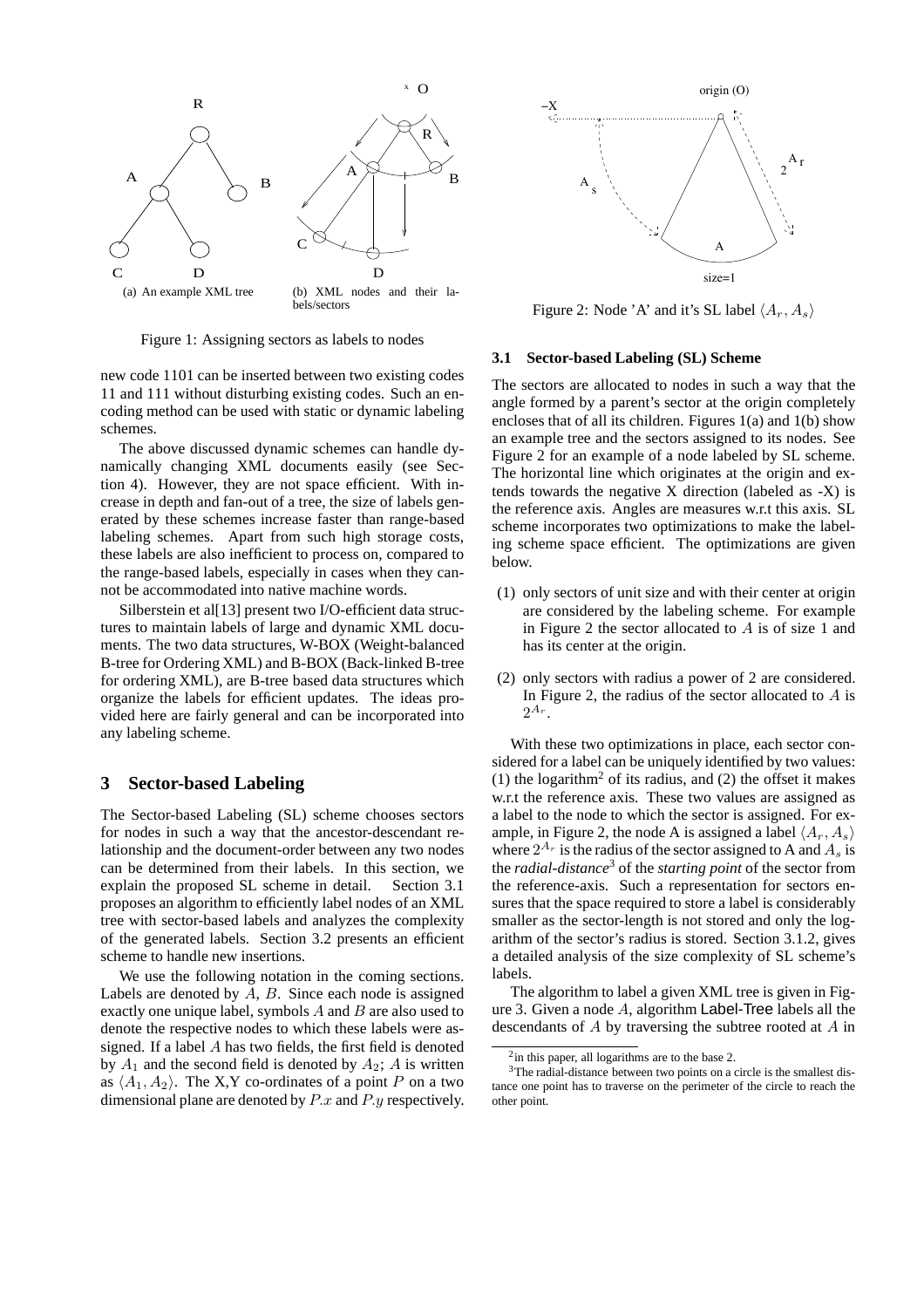```
Label-Tree(A, \langle A_r, A_s \rangle)
// 'A' is the XML tree node with label \langle A_r, A_s \rangle\frac{1}{2} This function labels all the descendants of 'A'
 1. Find min k s.t. 2^k > A. num - children2. i = 0<br>3. for-e
3. for-each D a child of A<br>4. D_x = A_x + k4. D_r = A_r + k<br>5. D_s = A_s * 2^k5. D_s = A_s * 2^k + i6. Label-Tree(D, \langle D_r, D_s \rangle)
7. i = i + 18. return
```
Figure 3: Algorithm to label an XML tree with SL labels



Figure 4: Nodes A and D, where A is an ancestor of D

a depth first fashion. Label-Tree is first invoked with the root node and the root node's label  $(0, 0)$ . It initially finds minimum k such that  $2^k$  is atleast the number of children of A (step 1 in Figure 3). Label-Tree ensures that each child of A is assigned a sector that is a part of an *expanded* A's sector (denoted as A' in Figure 5). The radius of A' is  $2^k$ times to that of A and hence it's sector starts at  $A_s * 2^k$ . Also, the size of sector  $A'$  will be  $2^k$  times of  $A'$ 's sector size. As the sector size of  $A$  is of unit magnitude, sector size of  $A'$  will be  $2^k$ . Steps 2-7 break sector  $A'$  into unit length sectors and distribute them to the immediate children of A. Figure 5 shows one descendant D of node A being labeled with the first unit-sector starting from  $A_s$   $*$   $2^k$ on radius  $2^{A_r+k}$ .

#### **3.1.1 Checking for Ancestor-Descendant relationship and Document-Order**

The next theorem gives a necessary and sufficient condition the sectors allocated to an ancestor and its descendant will satisfy.

**Theorem 1** *Node A is an ancestor of node D,* iff *their allocated labels (sectors),*  $\langle A_r, A_s \rangle$  *and*  $\langle B_r, B_s \rangle$  *respectively, satisfy the following equation:*

$$
D_r > A_r \quad \wedge \quad [D_s \gg (D_r - A_r)] = A_s \tag{1}
$$

*where '*≫*' stands for the standard right-shift bit-operation.*



Figure 5: Accommodating A's children

**Proof 1** Let  $\mathcal{C}_r$  denote a circle with radius r and center at *origin. From figure 4, D will be a descendant of A* iff *the projection of D's sector onto*  $C_{2^{A_r}}$  *overlaps with A's sector which means the point* D′ s *should lie on* A*'s sector. The radial distance of* D′ s *from the reference axis is given by:*

$$
D_s * \frac{2^{A_r}}{2^{D_r}}.
$$

*This projection should lie on A's sector, which means the following should hold true:*

$$
A_s \le D_s * \frac{2^{A_r}}{2^{D_r}} < A_s + 1
$$
\n
$$
\Rightarrow \lfloor D_s * \frac{2A_r}{2^{D_r}} \rfloor = A_s
$$
\n
$$
\Rightarrow \lfloor D_s \gg (D_r - A_r) \rfloor = A_s
$$

*subject to the condition that*  $D_r > A_r$ . Hence, A is an *ancestor of D* iff

$$
D_r > A_r \ \wedge \ [D_s \gg (D_r - A_r)] = A_s
$$

Node A is an ancestor of D if  $\langle A_r, A_s \rangle$  and  $\langle D_r, D_s \rangle$ satisfy Equation 1. Further, A appears before D in the document-order if the projection of  $D<sub>s</sub>$  on the circle with radius  $A_r$  is greater than  $A_s$ . When the projection of  $D_s$ coincides with  $A_s$ , the node with the smaller radius will come first in the document order. The following condition evaluates true when  $A$  appears before  $D$ :

$$
\left(\frac{A_r}{D_r} * D_s > A_s\right) \ \lor \ \left(\frac{A_r}{D_r} * D_s = A_s \ \land \ A_r < D_r\right)
$$

#### **3.1.2 Label Size Complexity**

The size of the label plays an important role because the storage requirement of the labeling scheme has a direct impact on the performance of the XML query processor. The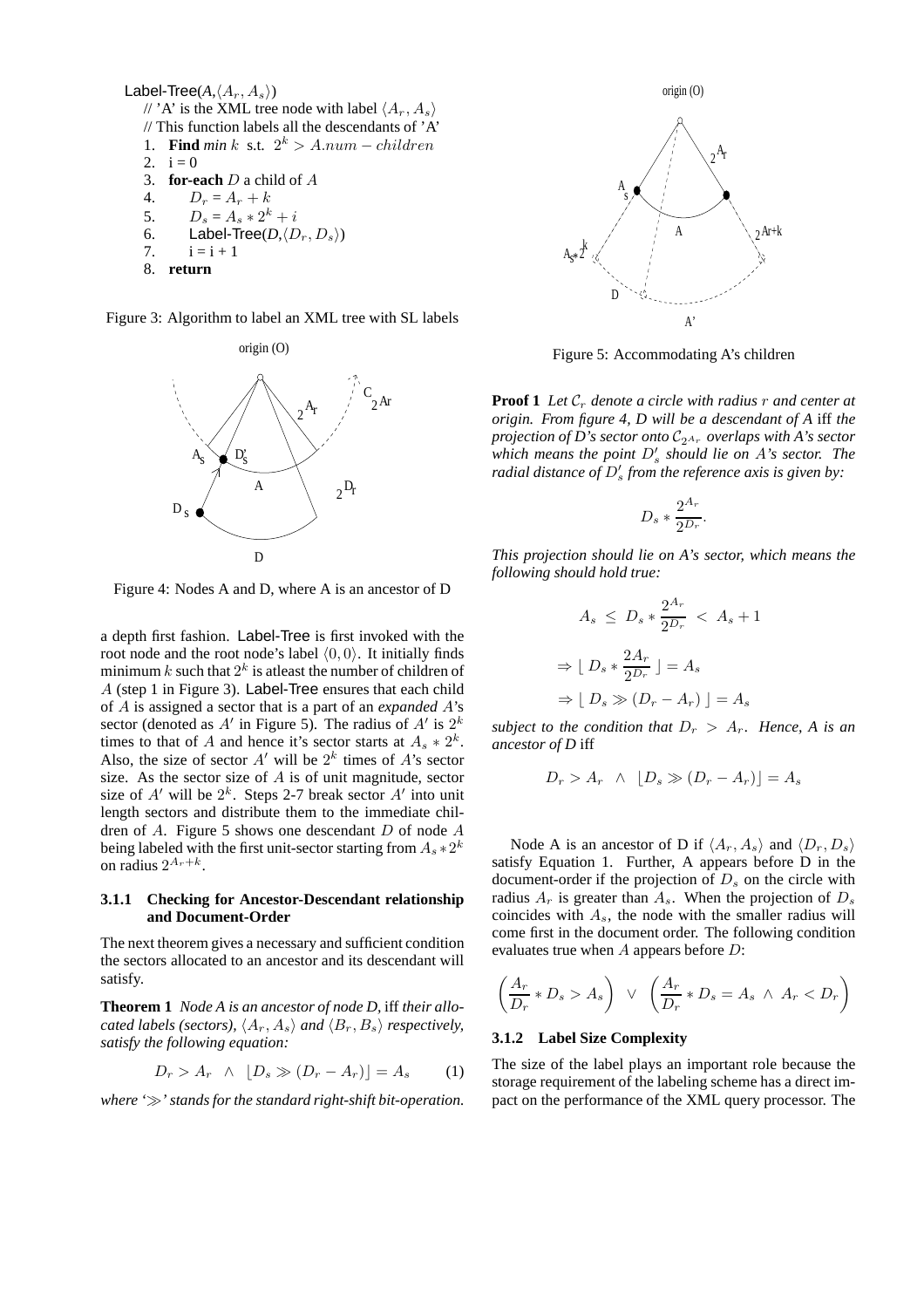

Figure 6: Position at which the new insertion is requested.

number of nodes in the tree is usually huge and hence arbitrarily large labels will attract significant I/O cost at the time of query processing. Further, processing times will be higher for labels which cannot be fit into native machinewords. SL generates the smallest labels when compared to any other labeling scheme and hence improves the query response time. Let  $f$  be the fan-out of an XML tree and  $d$ be its maximum depth. The below theorem gives the maximum number of bits required to store an SL label.

**Theorem 2** *The maximum number of bits an SL generated label would require is*

$$
L_{max}(SL) < d * \log f + \log \left( d * \log f \right)
$$

**Proof 2** *Since the SL scheme labels every node* A *in the tree with a unit-length sector, the children of* A *should be allocated sectors on radius that is* f *times the radius of* A*. Radius of* A *is* 2 Ar *, hence the radius of any of it's children* would be  $2^{A_r + \log f}$ *. Thus, if the root node is assigned the* label  $\langle 0,0 \rangle$ , a leaf node's radius will be  $2^{d * \log f}$ . Since *we only store the logarithm of the radius, the maximum number of bits required to represent the radius of any node is:*

$$
L_{max}(A_r) = \log (d * \log f).
$$

*The number of leaves in the XML tree are* f d *. These leaves are assigned unit-length sectors starting from the reference axis on the circle with radius* 2 d∗log f *. The last among these leaves is labeled with a sector that starts at* f d *-*1*. Hence:*

$$
L_{max}(A_s) = \log(f^d - 1)
$$
  

$$
< d * \log f
$$
  

$$
L_{max}(SL) = L_{max}(A_r) + L_{max}(A_s)
$$
  

$$
< \log(d * \log f) + d * \log f
$$

#### **3.2 Handling Insertions**

When a new node is inserted the following three cases can occur.

**case-1** The position at which the insertion is requested is free. For example in Figure 5, when an insertion is requested at node  $A$ 's second child (i.e. after  $D$ ).

**case-2** The parent has space, but the position at which the new insertion has to be made is not free. For example, in Figure 6 when an insertion is requested at node A's first child.

**case-3** The parent has no space left to accommodate the new child irrespective of the position requested. In Figure 8, node A has  $2^k$  children that have completely occupied the available sector space.

Whenever a new insertion is made, the child node (inserted node) should be allocated a sector such that the ancestor-descendant relationships between the already existing nodes in the XML tree are not disturbed, and new ancestor-descendant relationships are formed between the child node and its ancestor nodes. While inserting a node, we may encounter any of the above three cases. For the first case, the new insertion can be accommodated trivially by labeling the inserted node with the requested sector. For example, in Figure 5 node A has only one descendant D. If an insertion is requested by the user at position-2 among A's children (i.e. after node  $D$ ), the request can be processed without disturbing any existing labels. The sector at position-2 is available and is allocated to the inserted node.

For the second case, the position at which the insertion is requested is already occupied. In Figure 6, the insertion request is at the position occupied by  $D_1$ . To insert the new node, first the subtrees at  $D_1$  and  $D_2$  are moved right by one sector, i.e.  $D_1$  is assigned  $D_2$ 's sector and  $D_2$  is assigned the sector currently to its right. Such a relocation frees the sector earlier allocated to  $D_1$  which can now be assigned to the new node (see Figure 7). To move a subtree one position to its right, the labels of all the nodes which appear in that subtree have to be changed. Moving the subtrees  $D_1$  and  $D_2$  to their next positions amounts to rotating them by an angle  $\theta$  in the label space where

$$
\theta = \frac{1}{2^{D_{1_r}}}.
$$

For every node B that is a descendant of  $D_1$ , the radius of it's sector remains unchanged. Hence, if the new label assigned to B is  $\langle B_r^{new}, B_s^{new} \rangle$ , then  $B_r^{new} = B_r^{old}$ . Because B's sector is rotated by an angle  $\theta$ , the offset at which it's new sector starts will be:

$$
B_s^{new} = B_s^{old} + 2^{B_r} * \theta = B_s^{old} + 2^{B_r - D_{1_r}}.
$$

For the third case, no space is available to accommodate the new insertion irrespective of its requested position and hence the radius of the current children is increased so as to create more sector space. Figure 8 shows a situation where the parent node  $A$  has no space to accommodate new insertions. The children  $\{D_1, D_2, \ldots, D_{2^k}\}\,$ , which were labeled with sectors of radius  $2^{A_r+k}$  have occupied the available space completely. To make space for the new insertion, they are moved to a larger radius  $2^{A_r+k'}$  ( $k' > k$ ) so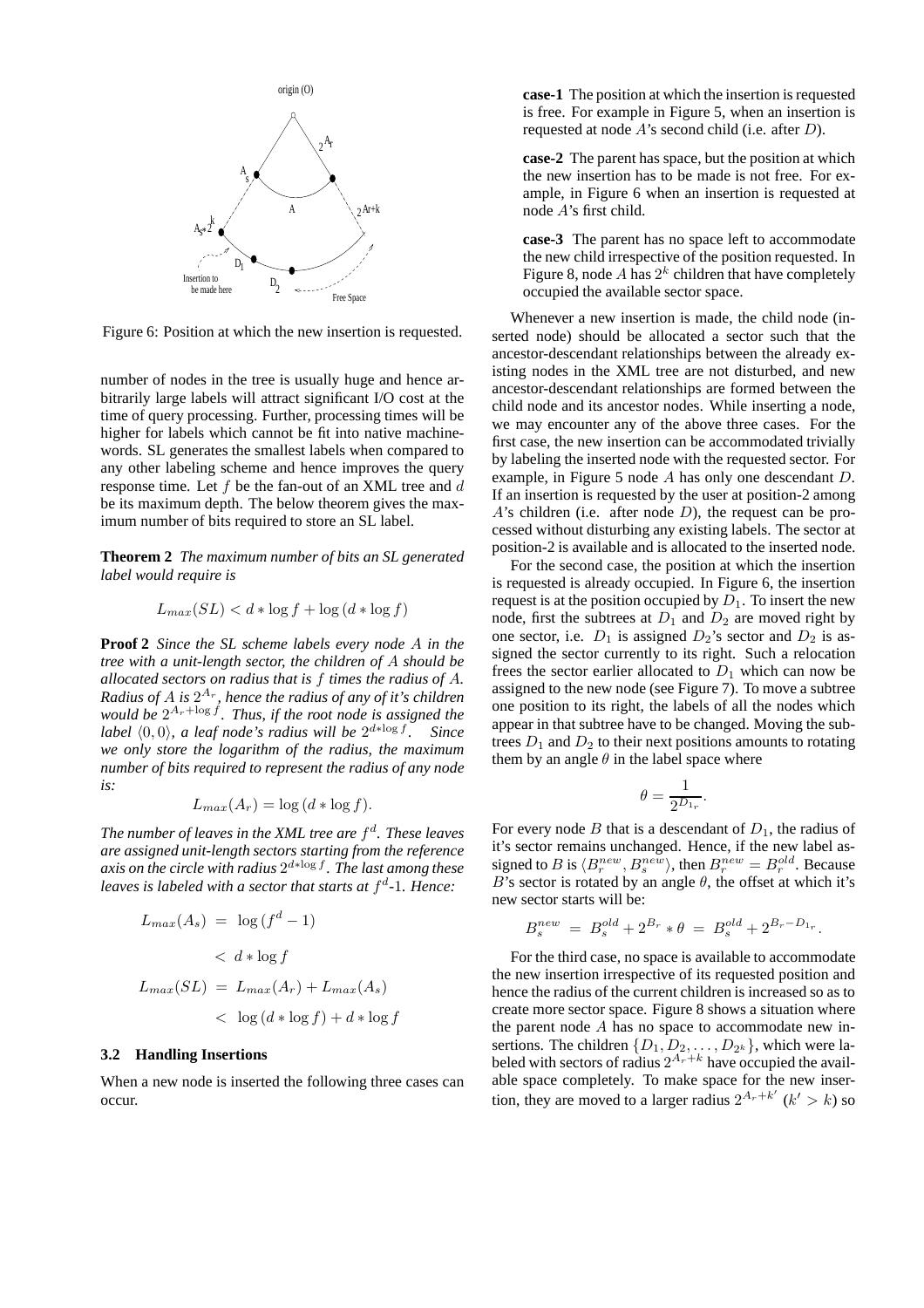

Figure 7: Insertion Accommodated by relocating  $D_1$  and  $D<sub>2</sub>$ 



Figure 8: Space not available for the insertion irrespective of its requested position

that extra sector-space can be created to accommodate the insertion (see Figure 3.2). The requested insertion could have been at any position occupied by the children nodes. After relocating all the children to a higher radius, the new node can be inserted as explained in the handling of case-2. Value of  $k'$ , the exponential increase in the radius of the sectors, can be chosen to be any value greater than  $k$ . Notice that after relocation, the parent node A can accommodate  $2^{k'-k}$  times more children than before. We choose  $k' = k+1$  to ensure that whenever a relocation is triggered, the space available at node  $A$  is doubled. In the process of this relocation, the entire subtree of  $D_i$  is moved to a new sector  $D'_i$  without disturbing the relationships between the nodes. Let the label of this sector be  $\langle D_{i_r}^{new}, D_{i_s}^{new} \rangle$ . Then:

$$
D_{i_r}^{new} = D_{i_r}^{old} + 1
$$
 (2)

$$
D_{i_s}^{new} = A_s * 2^{k'} + (D_{i_s}^{old} - A_s * 2^k)
$$
  
=  $D_{i_s}^{old} + A_s * (2^{k+1} - 2^k), \quad \therefore k' = k + 1$   
=  $D_{i_s}^{old} + A_s * 2^k$  (3)

In the above equation,  $A_s * 2^{k'}$  is the new starting point for children of A (see Figure 9) and  $(D_{i_s}^{old} - A_s * 2^k)$  com-

putes the position of  $D_i$  among its siblings. The new radius of  $D_i$  will be  $2^{A_r+k+1}$  which is twice that of it's old radius. But  $D_{i_r}$  stores the exponent of  $D_i$ 's radius. Hence,  $D_{i_r}^{new} = D_{i_r}^{old} + 1$ . Theorem 3, given below, calculates the new label of any descendant of A.

**Theorem 3** *Let* B *be a descendant of* A *(the node whose children are to be relocated), and it's label prior to the re* $location$  be  $\langle B_r^{old}, B_s^{old} \rangle$ . If A's children are moved to sec*tors with their radius twice larger, then* B*'s label after the relocation can be calculated as:*

$$
B_r^{new} = B_r^{old} + 1
$$
  

$$
B_s^{new} = B_s^{old} + A_s * 2^{B_r^{old} - A_r}
$$

**Proof 3** *The set*  $\{D_1, D_2, \ldots, D_{2^k}\}$  *constitutes the child nodes of* A*, and hence the node* B *has to be a descen*dant of one among them. Let that node be  $D_i$ . From *Equation 3,*  $D_i$ *'s new label is*  $D_{i_r}^{new} = D_{i_r}^{old} + 1$  *and*  $D_{i_s}^{new} = D_{i_s}^{old} + A_s * 2^k$  where  $k = D_{i_r}^{old} - A_r$ . Since *no updates are performed inside the subtree* D<sup>i</sup> *, radii of* all descendants of  $D_i$  increase by the same amount that  $D_i$ *has undergone. Hence,*

$$
B_r^{new} = B_r^{old} + 1.
$$
 (4)

*The descendants of*  $D_i$  *remain in same position* relative *to*  $D_i$ . This means, if  $D_{i_s}^{(B_r)}$  denotes the projection of  $D_{i_s}$ *onto the circle of radius*  $B_r$ , then the quantity  $(D_{i_s}^{(B_r)} -$ Bs) *remains unchanged after the relocation of the subtree rooted at*  $D_i$ . By equaling the new and old values of this *quantity:*

$$
\frac{2^{B_r^{new}}}{2^{D_{ir}^{new}}} * D_{i_s}^{new} - B_s^{new} = \frac{2^{B_r^{old}}}{2^{D_{ir}^{old}}} * D_{i_s}^{old} - B_s^{old}
$$

$$
2^{B_r^{new} - D_{ir}^{new}} * D_{i_s}^{new} - B_s^{new} = 2^{B_r^{old} - D_{i_r}^{old}} * D_{i_s}^{old} - B_s^{old}
$$

*But*  $B_r^{new} - D_{i_r}^{new} = B_r^{old} - D_{i_r}^{old}$  as both  $B_r$  and  $D_{i_r}$ *have increased by 1 (see Equations 2 and 4). Substituting* this result, and also for  $D_{i_s}^{new}$  calculated from Equation 3

$$
B_s^{new} = 2^{B_r^{old} - D_{ir}^{old}} * (D_{is}^{old} + A_s * 2^k)
$$
  
+  $B_s^{old} - 2^{B_r^{old} - D_{ir}^{old}} * D_{is}^{old}$   
=  $B_s^{old} + 2^{B_r^{old} - D_{ir}^{old}} * A_s * 2^k$   
=  $B_s^{old} + 2^{B_r^{old} - A_r - k} * A_s * 2^k$ ,  
 $\therefore D_{ir}^{old} = A_r + k$   
=  $B_s^{old} + 2^{B_r^{old} - A_r} * A_s$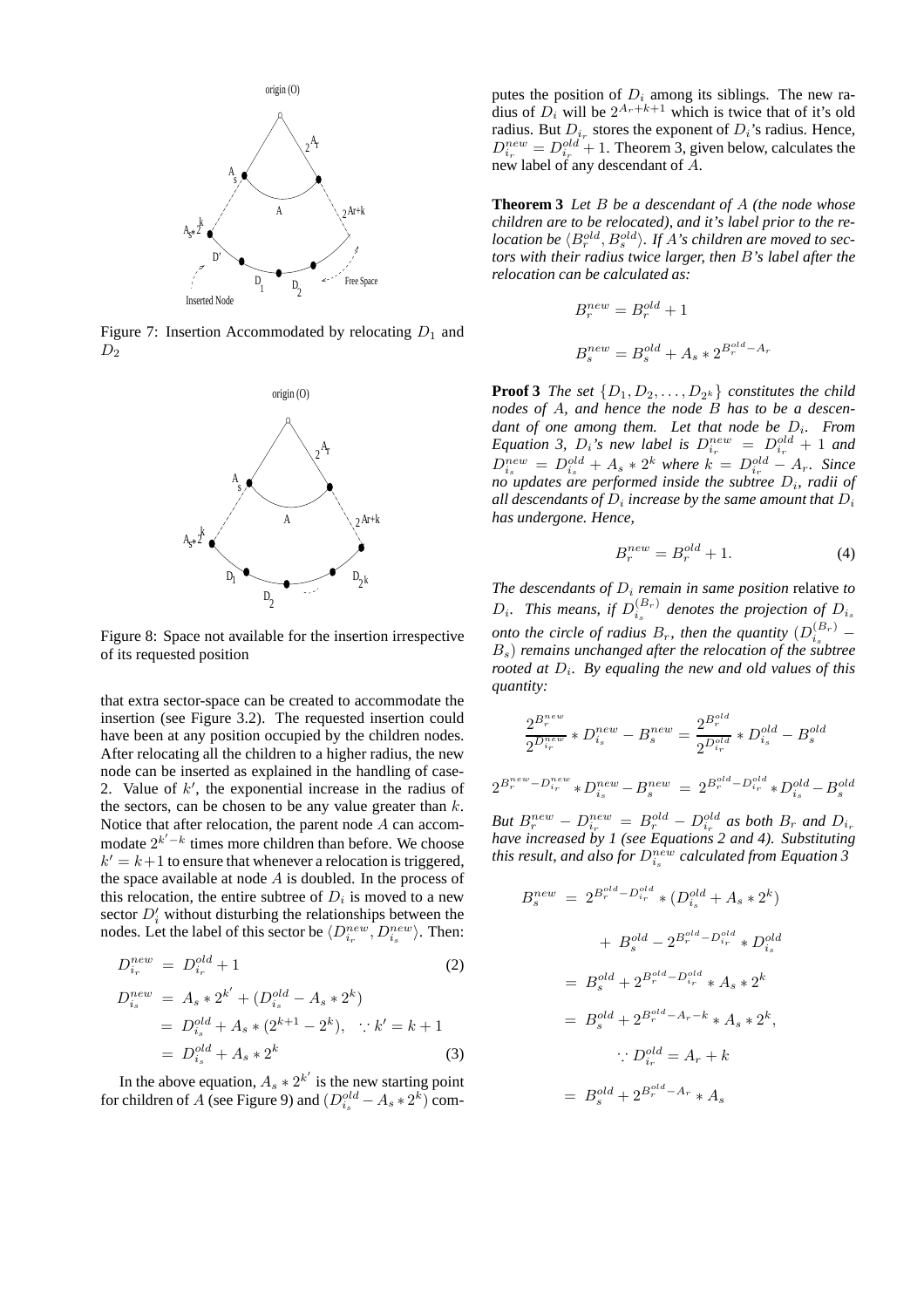

Figure 9: Space created by relocating all children to a larger radius

#### **3.2.1 Cost of Relocation while Updates**

As explained at the beginning of this section, three cases arise while inserting a new node into an XML tree. For case-1, no relocation cost is incurred as the requested position for the new node is empty. For case-2, the position is not available and hence sibling subtrees of the inserted node to its right is relabeled (see Figure 10). For case-3, no space is available for the new node irrespective of its requested position. Hence all the sibling subtrees of the inserted node are relabeled (see Figure 11). Note that whenever a subtree is relabeled, the space created at its root is doubled. This ensures that nodes which actively undergo updates are allocated more space than compared to other nodes. This happens dynamically, and allows each node to find the right sector space through the updating environment. As part of section 4, we analyze the update costs of various labeling schemes and compare them against SL scheme.

## **4 Complexities of other Labeling Schemes**

In the previous section (Section 3), we analyzed the label size complexity of SL scheme and the cost of relocation associated with relabeling the XML tree when updates are made. In this section, we analyze and compare the complexities of labeling schemes on two dimensions: (1) Conciseness of the generated labels, and (2) cost of updates. As in Section 3,  $f$  and  $d$  are defined as the maximum fan-out and maximum depth of an XML tree respectively. N will denote the total number of nodes in the tree which can be calculated as:

$$
N = \sum_{k=0}^{d} f^k \tag{5}
$$

#### **4.1 Range-based Labeling Scheme**

Range-based labeling (RL) scheme assigns each node two numbers that denote the start and end points of an interval. The maximum value that these numbers can take is the



Figure 10: Siblings occurring after the insertion need to be relabeled.

number of nodes in the XML tree. But from Equation 5, the number of nodes N is greater than  $f^d$ . Hence, the number of bits required to store one field of a range-based label is greater than  $d * log f$ . Therefore:

$$
L_{max}(RL) > 2 * d * \log f \tag{6}
$$

From Theorem 2, the maximum number of bits an SL generated label can take is:

$$
L_{max}(SL) < d * \log f + \log \left( d * \log f \right)
$$

Notice that  $L_{max}(RL)$  is approximately twice of  $d * \log f$ , while  $L_{max}(SL)$  has the term appearing only once. But it contains another term  $\log(d * \log f)$ , which is only logarithmic to that of the earlier term.

Whenever a new node is inserted into the tree, RL scheme relabels all the ancestor nodes of the new node as well as nodes which have a higher pre-order position than the inserted node (see Figure 12). However, the proposed SL scheme requires relabeling only a subset of the descendants of the inserted node's parent; as shown in Figure 10 and occasionally as shown in Figure 11. Notice that the nodes relabeled by SL scheme are a subset of the ones relabeled by RL scheme. Hence, SL not only generates smaller labels than that of RL but also has better update performance.

#### **4.2 Prefix-based Labeling Scheme**

The prefix-based labeling schemes assign each node a code and the label of the node is formed by combining it's parent's label and it's code. Kaplan et al[6] propose a labeling scheme which assigns the code " $1^{i-1}0$ " to the *i*'th child of a node. The node's label is formed by concatenating it's binary-string to it's parent's label. For example, if a node's code is "10" and it's parent's label is "0110" then the node's label would be " $0110 \cdot 10 = 011010$ ". Notice that this assignment ensures that siblings are always assigned *prefix-free* binary-strings. For this reason, no two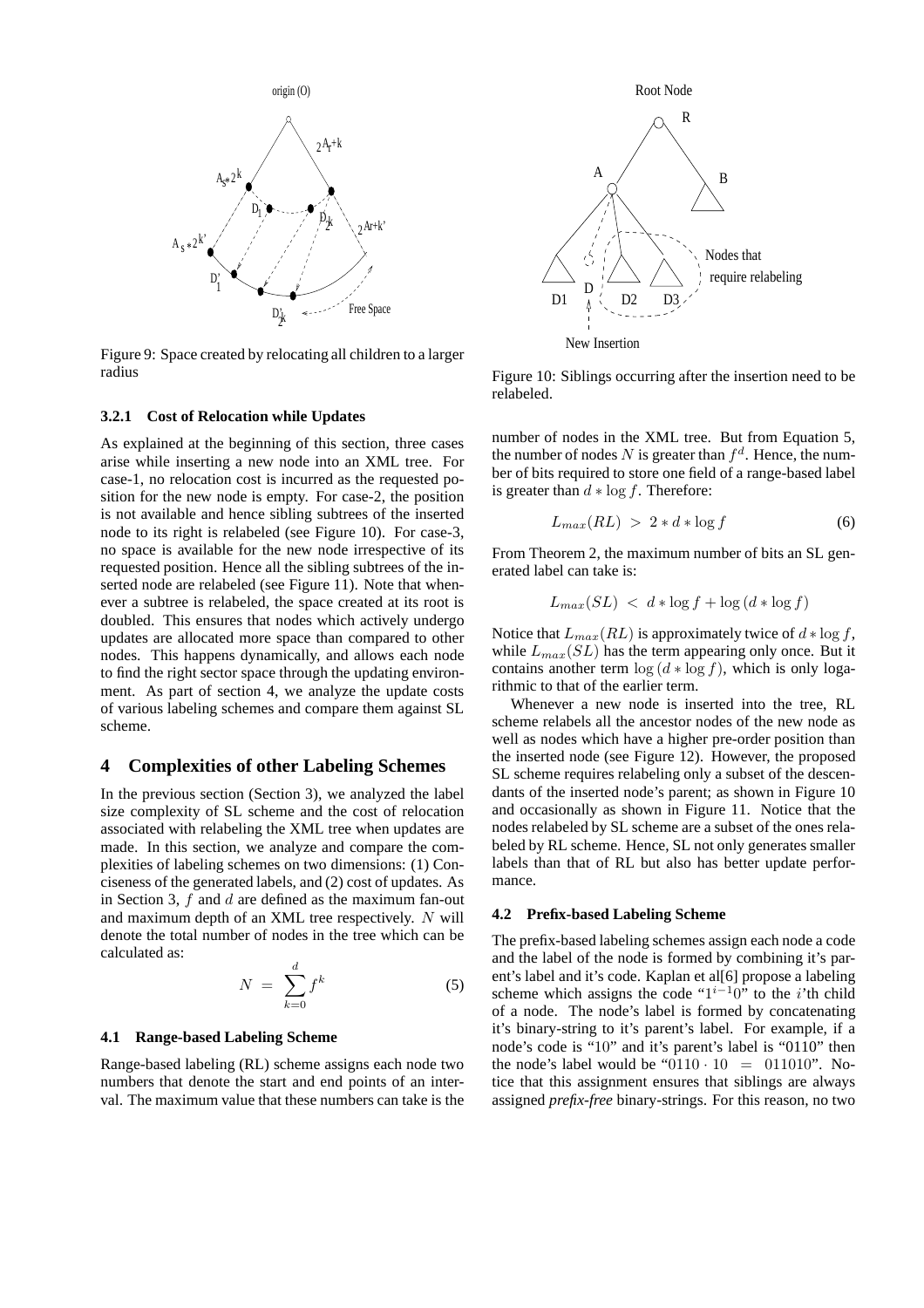

Root Node R  $A \n\begin{matrix} A & A \end{matrix}$   $B$  $\overline{D}$ New Insertion require relabeling Nodes that  $D1 \quad N \rightarrow D2$  D3

Figure 11: All the children of the ancestor A need to be relabeled.

nodes in a tree are assigned the same label. But the problem with such a labeling scheme is, label-size increases linearly as f increases. Hence, an improved labeling is suggested in which the children of a node are assigned the codes

$$
0, 10, 1100, 1101, 1110, 11110000, 11110001, \ldots
$$

Namely, the  $(i+1)$ 'st string is obtained by incrementing the binary representation of the  $i'$ th string and if the string contains all 1's, the string size is doubled by adding 0's at its end. Notice that all the strings generated in such a fashion remain *prefix-free*. The maximum size of the i'th child in the second method is  $4 \cdot \log(i)$  [6], a marked improvement. We consider only the second form of labeling children in the remaining part of our discussion and refer to the corresponding labeling scheme by *Binary-Prefix Labeling scheme* (BPL). The maximum size for a label in BPL is  $(4 \cdot d \cdot \log f)$ [6] while an SL scheme's label can take utmost  $d * \log f + \log (d * \log f).$ 

When updates are made on the tree, prefix-based labeling schemes require relabeling parts of the tree when the position at which the insertion is requested is not available (see Figure 10). This is because, prefix-based labeling schemes assign children of a node consecutive binary strings from an infinite prefix-free sequence. Since the assignment is done from the beginning of this sequence, order is maintained among the children.

#### **4.3 Prime Number based Labeling Scheme**

Wu et al<sup>[15]</sup> proposes a prime number based labeling scheme (referred to as PNL scheme from here on) which assigns each node a prime-number and forms the label of a node by multiplying it's prime-number with it's parent's label. For example, if a node's prime-number is 11 and it's parent's label is 6 then the node's label will be 66. We know that, from the characteristics of prime numbers, the k'th prime-number is approximately  $k * log(k)$  [15]. Hence, the number of bits required to represent the  $k$ 'th

Figure 12: All the nodes with pre-order position greater than the inserted node need to be relabeled.

prime is approximately  $k * log (k)$ ; [15] shows that the error of such an assumption is negligible. Keeping to this assumption and from the condition that  $N > f<sup>d</sup>$ , the number of bits required to store the  $N$ 'th prime will be greater than  $d * \log f + \log (d * \log f)^4$ . Also, the label assigned to a node by this scheme is not just the code of the node but the product of all the codes of its ancestors. Hence, the maximum size of a PNL scheme generated label could be much larger than that of an SL scheme generated label.

PNL scheme uses the concept of *Chinese Remainder Theorem* to determine the document order using a single value called Simultaneous Congruence (SC). A node's exact document-order position can be calculated as *SC* mod *node's prime* (see [15] for more details). With such a formulation, only a new SC value has to be computed to reflect the change in positions of the nodes whenever a new node is inserted. However, computing this new value requires accessing all the labels of the tree which is computationally heavy.

## **4.4 QED and CDBS based Labeling Schemes**

The primary advantage with QED or CDBS based encoding methods is that they allow arbitrary code insertions into a sequence of existing codes without requiring any relabeling. They order the set of binary-strings (integers) using a lexicographical approach instead of a numerical approach. Approaches like RL scheme or ORDPATHs, which use a numerically ordered domain of integers to build labels, can use these encoding methods to generate components of their labels and benefit from their ordering method at the time of new insertions by not requiring to relabel any of the existing labels. Li et al [9] show that CDBS generates smaller codes than QED and requires the same number of bits as that of integers to represent a given number of codes. Hence, any existing scheme used together

<sup>&</sup>lt;sup>4</sup>Note that the  $d * \log f + \log (d * \log f)$  bound on size of the N'th prime is a very weak bound considering that the condition  $N > f<sup>d</sup>$  from Equation 5 is very weak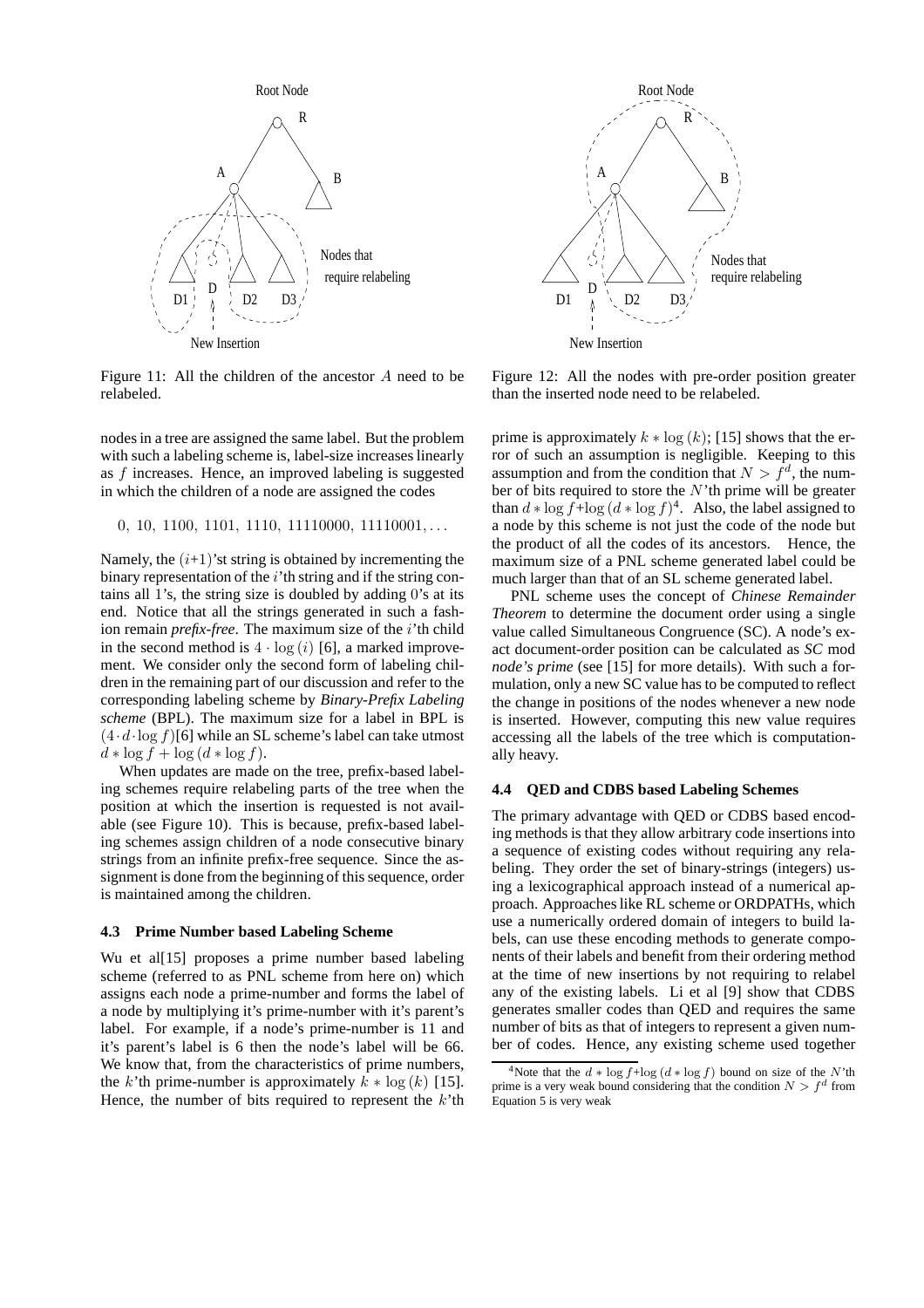with the CDBS encoding method will not see its maximum label-size decrease. Thus the SL scheme will remain comparatively label-efficient than the CDBS based schemes.

When a new node is inserted into an already labeled tree, CDBS based labeling schemes do not need to relabel any of the existing nodes. However, SL scheme may require relabeling the descendants of the node at which the new insertion is made. Hence, CDBS based schemes are more update efficient than the SL scheme. But, the labels generated by these schemes for new insertions are much larger since the size of a newly inserted code between two already existing codes is larger than any of them by atleast 1 bit. In the case of SL scheme, whenever a relabeling operation is performed at a node, the increase in the label size will be by 1 bit but the label space at that node doubles. Hence, though CDBS based labeling schemes do not require to perform the relabeling operation dynamic labels generated by them increase in size at a much faster rate.

## **5 Experimental Results**

We implemented in C++, the four labeling schemes: rangebased labeling scheme, prefix-based labeling scheme, prime-number labeling scheme and the proposed sectorbased labeling scheme. Five XML datasets chosen from the Niagara XML dataset repository [2] were labeled using these schemes. Table 1 shows the characteristics of these datasets. Column 3 in the table gives the number of XML files in the dataset. All the XML files in a dataset are concatenated to form one large file corresponding to the dataset and experiments are conducted on this file. The GNOME XML parser libxml [1] is used to parse the given XML datasets. All the experiments were carried out on an Intel Celeron 2.3GHz machine with 256MB RAM.

| Dataset        | Name          | Files | <b>Nodes</b> | Leaves  |
|----------------|---------------|-------|--------------|---------|
| D1             | <b>NASA</b>   | 1475  | 774,602      | 348,724 |
| D2             | Shakespeare   | 37    | 327,132      | 147,448 |
| D <sub>3</sub> | Sigmod Record | 990   | 98,914       | 35,633  |
| D <sub>4</sub> | Movies        | 490   | 42,779       | 16,745  |
| D <sub>5</sub> | Club          | 12    | 5,002        | 2,073   |

Table 1: **Characteristics of the Datasets**

For the PNL scheme, [15] mentions two optimizations: (1) use small prime numbers to label the root node and it's children, and (2) allocate  $\{2^1, 2^2, 2^3 \ldots, 2^i\}$  as codes to leaves. Further,  $2^i$  is allocated as a code to a leaf only when no primes less than this number are already assigned to other nodes. We included both these optimizations in our implementation of the PNL scheme.

#### **5.1 Label-Size Analysis**

Figure 13 shows the results of our experimental study on the space requirements of the four labeling schemes. In all the five datasets, SL performs better than every other labeling scheme. The SL scheme consistently generated

labels 25% smaller than that of the RL scheme (the most concise labeling scheme available before) and 45% smaller than that of the BPL scheme. As expected, the average label size of the RL scheme is lesser than the other dynamic labeling schemes because of its tight-labeling of the tree nodes.

#### **5.2 Update-Performance Analysis**

While it is important that a labeling scheme generate concise labels, it also should have the ability to efficiently accommodate new insertions onto an already labeled tree. To test the update performance of the labeling schemes we use two experiments that were first given in [13].

**Concentrated-Insertions Experiment** Initially a twolevel XML tree with 2000 elements is chosen and a new two-level subtree with 1000 elements is inserted at the rootnode of the base tree amongst the middle of it's children. The insertion is done one element at a time. Specifically, the subtree's root is inserted first at the root node of the base document. Then it's first and last children are inserted, next the second and it's second-to-last children, and so on. The new nodes are constantly inserted at the middle of a parent's children, the most probable position of an insertion. We refer to this experiment as *concentrated-insertions experiment*. The number of nodes updated by the four labeling schemes in the presence of such a sequence of insertions is given in Table-2 $<sup>5</sup>$ .</sup>



Figure 13: Average label size for each of the labeling schemes

The number of relabellings required by the labeling schemes are divided by 100 for better readability. In this table, see that the RL scheme requires the maximum number of relabellings. This is because, a new node can be accommodated in a RL scheme only by relabeling all the old nodes occurring after the new node in the document order. However, BPL relabels only descendants of the inserted node's right-siblings. Hence, it's update performance in

<sup>5</sup>Results are provided in a table instead of a graph plot to accommodate different ranges of numbers of different labeling schemes.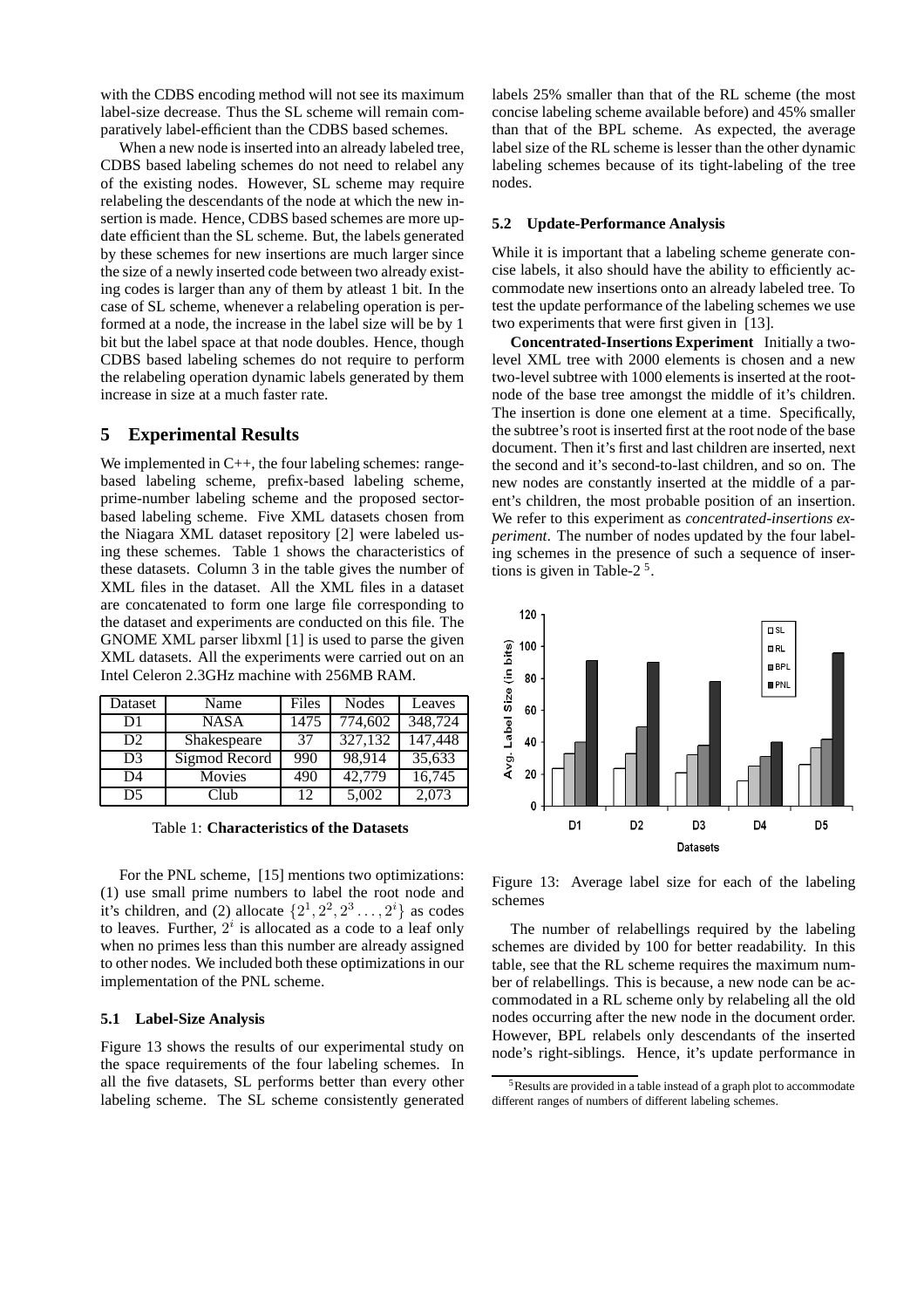this experiment is comparatively better than the other labeling schemes. Although SL's update requests are handled in a similar fashion as that of BPL, sometimes it has to relabel descendants of the inserted node's left-siblings as well. This happens when there is no sector space available to accommodate the new insertion, and new space can only be created by increasing the radius of the siblings. But since the sector space doubles after every increase in the radius, such a necessity decreases with the increase in insertions. This is evident from the Table 2 as difference between SL and BPL decreases with the increase in the number of insertions. Note that though PNL's performance was not as good as BPL and SL initially, with the increase in the number of updates it's performance has come very close to BPL. This is because PNL requires relabeling one fifth of the nodes relabeled by RL. But SL and BPL require relabeling a portion of the parent's descendants which have increased due to the concentrated insertions.

| Insertions | RL/100 | <b>PNL/100</b> | <b>BPL/100</b> | SL/100 |
|------------|--------|----------------|----------------|--------|
| 100        | 1786   | 202            | 24             | 25     |
| 200        | 8507   | 417            | 98             | 100    |
| 300        | 25153  | 642            | 222            | 227    |
| 400        | 56725  | 877            | 396            | 401    |
| 500        | 108221 | 1122           | 620            | 625    |
| 600        | 184642 | 1376           | 894            | 904    |
| 700        | 290988 | 1641           | 1218           | 1228   |
| 800        | 432260 | 1916           | 1592           | 1602   |
| 900        | 613456 | 2201           | 2016           | 2026   |
| 1000       | 839577 | 2496           | 2490           | 2500   |

Table 2: **Number of nodes relabeled by each labeling scheme in a** *Concentrated-Insertions Experiment*

**Scattered-Insertions Experiment** In this experiment, the insertions are scattered over the tree instead of being concentrated at one node. The base-tree is the same as that explained in the first experiment. The maximum number of insertions in this experiment are 10000 instead of 1000 as done in the first experiment. This was done to decrease the effect of scattering the insertions which gave too few insertions per node. Further, the insertions take place only on the non-leaf nodes as insertions on leaves is a no cost operation for SL and BPL. The results of this experiment are given in Table 3. As before, the number of relabellings required by the labeling schemes are divided by 100 for better readability. Notice that the labeling schemes BPL and SL require same relabellings initially which changes as the number of updates increase. This is because, more nodes would come closer to the first powers of 2 with increase in insertions. SL's relabellings remain far lesser than that of PNL and RL.

## **6 Conclusion**

In this paper we proposed a new approach to label nodes in an XML tree such that the labels are concise and allow

| Insertions | RL/100  | <b>PNL/100</b> | <b>BPL/100</b> | SL/100 |
|------------|---------|----------------|----------------|--------|
| 1000       | 990957  | 198191         | 555            | 555    |
| 2000       | 1992089 | 398417         | 1140           | 1140   |
| 3000       | 2978442 | 595688         | 1746           | 1748   |
| 4000       | 3972529 | 794505         | 2382           | 2393   |
| 5000       | 4976614 | 995322         | 3044           | 3070   |
| 6000       | 5988452 | 1197690        | 3737           | 3792   |
| 7000       | 7000148 | 1400029        | 4456           | 4563   |
| 8000       | 8008439 | 1601687        | 5199           | 5368   |
| 9000       | 9006590 | 1801318        | 5955           | 6221   |
| 10000      | 9987864 | 1997572        | 6731           | 7100   |

Table 3: **Number of nodes relabeled by each labeling scheme in a** *Scattered-Insertions Experiment*

new insertions to the tree gracefully. We gave a theoretical analysis of the proposed SL scheme as well as other existing schemes and show that our labeling scheme generates labels comparatively smaller than existing labeling schemes. Our experiments on a variety of datasets confirm our theoretical analyses.

## **References**

- [1] Libxml: The XML C parser and toolkit of GNOME. http://www.xmlsoft.org/, 2005.
- [2] Niagara XML dataset repository, www.cs.wisc.edu/niagara/.
- [3] T. Amagasa, M. Yoshikawa, and S. Uemura. Qrs: A robust numbering scheme for xml documents(poster). In *International Conference on Data Engineering*, 2003.
- [4] Scott Boag, Don Chamberlin, Mary F. Fernandez, Daniela Florescu, Jonathan Robie, and Jerome Simeon. XQuery 1.0: An XML query language, W3C working draft. 2001.
- [5] J. Clarke and S. DeRose. XML path language (XPath) version 1.0, W3C recommendation. 1999.
- [6] Edith Cohen, Haim Kaplan, and Tova Milo. Labeling dynamic XML trees. In *Symposium on Principles of Database Systems*, pages 271–281, 2002.
- [7] Paul F. Dietz. Maintaining order in a linked list. In *In proceedings of the 14th Annual ACM Symposium on Theory of Computing*, pages 122–127, 1982.
- [8] Changqing Li and Tok Wang Ling. OED: A novel quaternary encoding to completely avoid re-labeling in xml updates. In *Conference on Information and Knowledge Management (CIKM)*, pages 501–508, 2005.
- [9] Changqing Li, Tok Wang Ling, and Min Hu. Efficient processing of updates in dynamic xml data. In *International Conference on Data Engineering*, 2006.